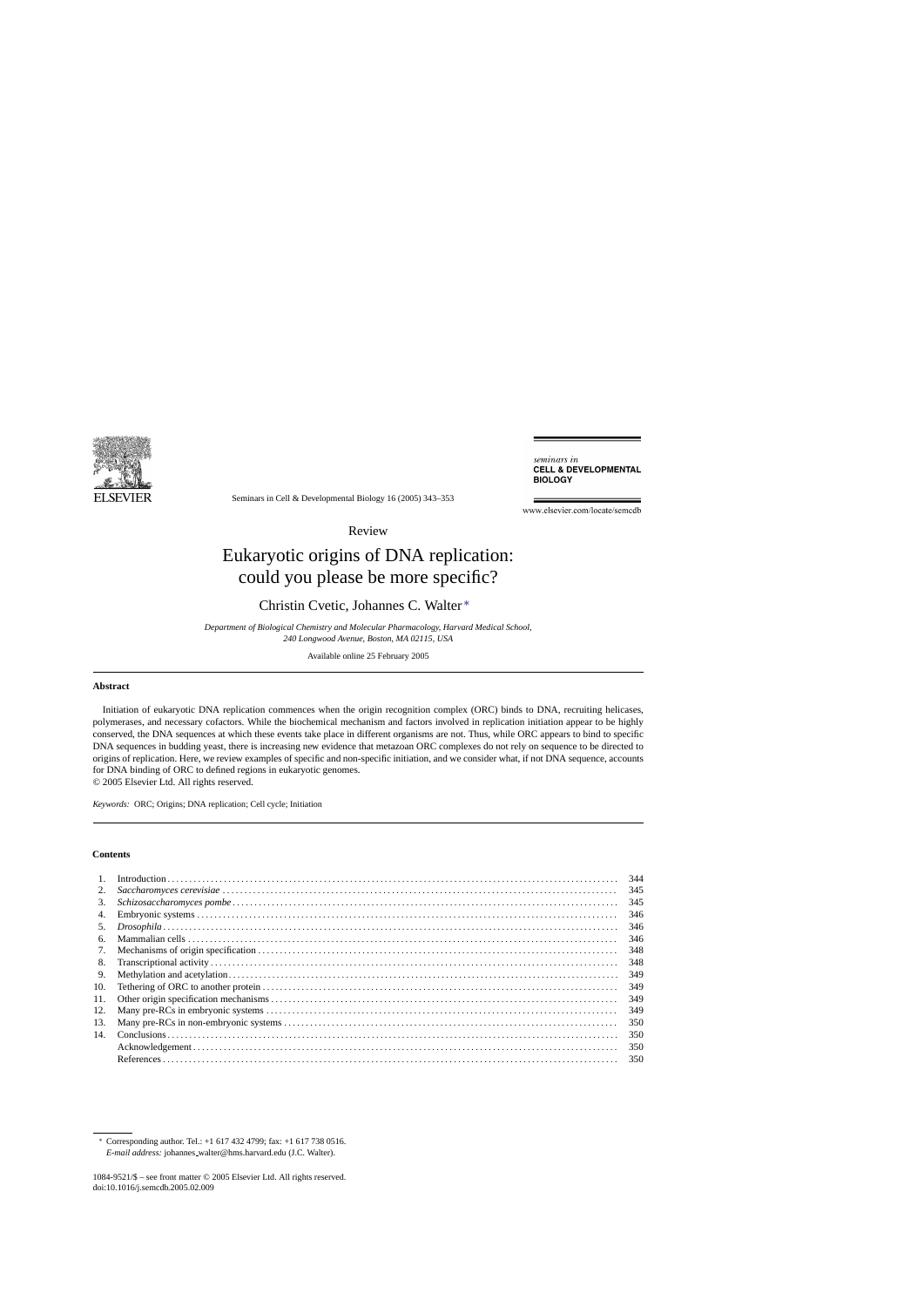# **1. Introduction**

Precise duplication of the eukaryotic genome during each cell cycle is critically important for cellular survival. As such, mechanisms that control how replication initiates are highly regulated by the cell. Initial models of DNA duplication suggested that replication would begin when a sequence-specific DNA binding protein known as an initiator bound to a defined region of the genome called the replicator [\[1\].](#page-7-0) The initiator protein would then recruit the factors that unwind DNA and assemble a replisome. Examples from bacterial and viral systems supported this notion, as did studies in *Saccharomyces cerevisiae*, where the eukaryotic initiator protein was first discovered. This six-subunit protein complex, called the origin recognition complex, or ORC, is required for replication in budding yeast, and it carries out its function by binding to defined regions of the genome known as autonomously replicating sequences, or ARSs [\[2\].](#page-7-0)

Further investigation demonstrated that ORC has homologs in all eukaryotic organisms examined, and indeed most biochemical factors required for initiation of DNA replication are highly conserved [\[3\]. O](#page-7-0)RC acts to recruit two more proteins, cdc6 and cdt1, to the DNA. These proteins, in turn, are required for the chromatin loading of the MCM2–7 complex, which is believed to be the replicative DNA helicase [\[4–6\].](#page-7-0) Together these proteins form a structure known as the pre-replication complex, or pre-RC, so termed because it generates a characteristic DNA footprint prior to replication initiation (pre-replicative footprint) [\[7\].](#page-7-0) As the cell progresses from G1 into S phase, the pre-RC is activated by two protein kinases, cdc7/dbf4 and a cyclin dependent kinase (Cdk), whose activities rise in S phase. These kinases initiate a cascade of events that ultimately leads to origin unwinding, polymerase recruitment, and duplication of the cellular genome [\[3\].](#page-7-0) Initiation of DNA replication leads to disassembly of the pre-RCs, causing a smaller footprinting pattern, known as the post-replicative state of the origin [\[7\].](#page-7-0)

Although many proteins involved in the initiation of DNA replication have been identified, much of the mechanistic detail of this process remains unclear. In addition to providing a model for where replication begins, bacterial systems were also initially used as a model for ORC function. In bacteria, replication begins when the DnaA protein binds to the bacterial origin of replication, oriC [\[8\].](#page-7-0) This binding induces local melting of the DNA. DnaA, assisted by DnaC, then loads DnaB, the replicative helicase, onto the singlestranded DNA. The helicase then further unwinds the DNA from the melted region and allows DNA synthesis to begin. Originally, it was proposed that ORC might work through a similar mechanism as DnaA, inducing origin melting. However, single-stranded DNA has not been detected as a result of ORC binding, and as such it appears that the eukaryotic initiator might play a different role than its prokaryotic counterpart. One hypothesis is that ORC acts as a clamp loader for the MCM2–7 complex, allowing the MCM2–7 complex to

encircle double-stranded DNA [\[9\]. T](#page-7-0)his hypothesis is attractive given that three out of six ORC subunits (Orc1, 4, and 5) contain  $AAA^+$  ATPase domains, as does the cdc6 protein [\[10\].](#page-7-0) Precedence for this type of loading mechanism comes from the AAA<sup>+</sup> ATPase RFC, which loads the processivity factor PCNA onto double-stranded DNA. Additionally, recent evidence showing an archaeal MCM complex as a ring structure with an inner circle large enough to accommodate double-stranded DNA is in keeping with this hypothesis [\[11,12\].](#page-7-0)

The role of ATP binding and hydrolysis in ORC function has been characterized to different degrees in different organisms. In budding yeast, ATP binding by the ScOrc1 subunit is essential for viability in vivo and DNA binding in vitro [\[13\]. R](#page-8-0)ecently, ATP hydrolysis by ScOrc1 has also been shown to be essential for viability. Mutation of a conserved arginine residue in ScOrc4 leads to abrogation of ScOrc1's ATPase activity, which in turn leads to a reduction of MCM loading and cell death [\[118\]. M](#page-10-0)utation of the AAA<sup>+</sup> ATPase domains in ScOrc4 and 5 elicits no phenotype, leading to the conclusion that in budding yeast, ATP binding by ScOrc1 is primarily responsible for ATP-dependent ORC function [\[13\].](#page-8-0) The interaction of *Drosophila* ORC with ATP is similar to that of *S. cerevisiae* ORC. Mutations in the Walker A motif of DmOrc4 or 5 have no effect on DmORC's ability to support DNA replication, whereas mutation of the Walker A motif in DmOrc1 completely abolishes DNA replication in an in vitro system [\[14\]. D](#page-8-0)espite this apparent requirement for ATP binding to the DmOrc1 subunit, a recent study suggests that WT DmORC can bind DNA in the absence of ATP, and this binding is stimulated approximately three-fold by the addition of ATP [\[15\].](#page-8-0) This result is similar to that seen with HsORC, which can also bind DNA in the absence of ATP, but undergoes a three- to five-fold increase in DNA binding in the presence of ATP [\[16\].](#page-8-0) While it seems that most ORC complexes studied require ATP to some degree for their activity, further study will be required to validate or disprove the idea of ORC as an ATP-dependent MCM2–7 clamp loader.

Despite conservation of the proteins involved in eukaryotic DNA replication, the DNA sequences on which initiation takes place are highly divergent, and in many organisms, poorly characterized [\[17\].](#page-8-0) On the one hand, the yeast ORC complex binds to specific DNA sequences, which direct initiation events in vivo. On the other hand, metazoan ORC complexes exhibit virtually no sequence-specificity [\[15,16\].](#page-8-0) However, replication initiation events in these organisms are not random, and can in some cases be quite localized. Additionally, while in yeast the genetically defined replicator element is coincident with the biochemical origin, or initiation site, in other organisms the relationship between the replicator and the origin is not as well defined. Here, we examine what defines a replicator element in various eukaryotic species. We then discuss models for what directs initiation events to defined locations in the absence of a sequence specific initiator protein.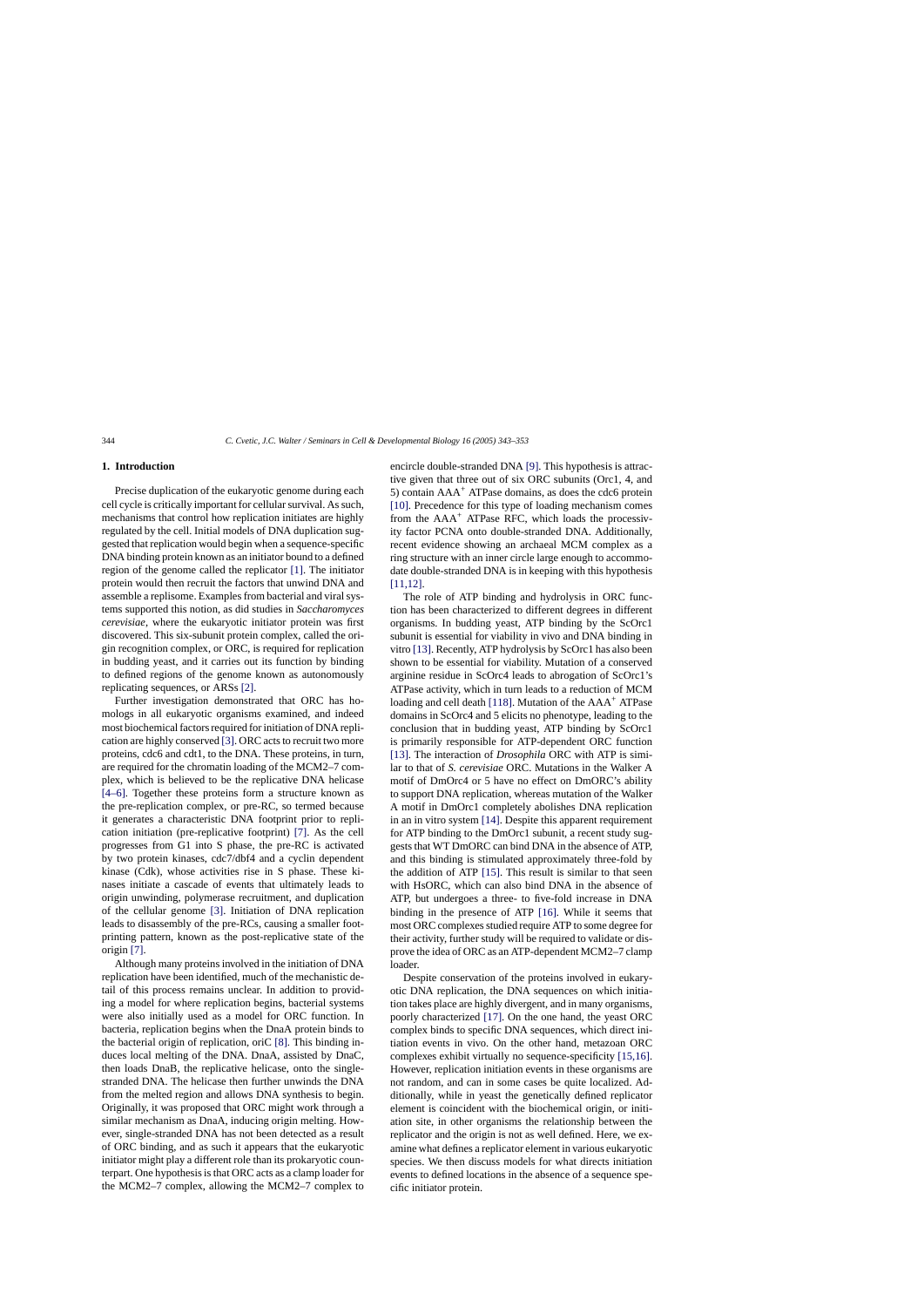#### **2.** *Saccharomyces cerevisiae*

The prototype for sequence-specific DNA binding by a eukaryotic initiator protein comes from *S. cerevisiae*. Yeast replicators were initially described as genomic sequences that confer on a plasmid the ability to be maintained extrachromosomally. These DNA elements were termed autonomously replicating sequences, or ARSs [\[18\].](#page-8-0) In addition to allowing extrachromosomal replication of plasmid DNA, many of these elements also function as origins in their native chromosomal context [\[19\].](#page-8-0) Purification of proteins that caused a specific DnaseI footprint on ARS1 led to the discovery of the eukaryotic initiator protein, ORC [\[2\].](#page-7-0) Molecular dissection of ARS1 revealed that it contains four motifs that are required for replication, and thus plasmid propagation [\[20\]. T](#page-8-0)he most important element of ARS1 is the A element, which contains the ARS consensus sequence, or ACS. This 11 bp sequence,  $5'(A/T)TTTA(T/C)(A/G)TTT(A/T)3'$ , is an essential feature of all known ARSs [\[21\].](#page-8-0) The ACS constitutes half of the bipartite ORC binding site. ARS1 contains three additional elements, B1, B2, and B3 that together are also essential for function [\[20\].](#page-8-0) Combinations of these B elements are also found in other ARS sequences [\[21\].](#page-8-0) The first, B1, comprises the second half of the ORC binding site [\[22,23\]. C](#page-8-0)areful mapping of initiation sites revealed a precise transition from leading to lagging strand synthesis at ARS1 between the B1 and B2 elements [\[24\].](#page-8-0) B2 was originally proposed to be a DNA unwinding element based on studies that showed functional substitution of the element with other easily unwound sequences and also studies demonstrating a correlation between free energy of unwinding of this region and origin function [\[21\]. A](#page-8-0)nother recent study, however, demonstrated a lack of correlation between helical stability and origin function based on a large number of mutant B2 el-ements [\[25\]. I](#page-8-0)nstead, the authors find that a specific sequence element, consisting of an imperfect match to the ACS, is important for B2 function. This finding suggests that B2 might in fact contain a sequence element important for binding of a pre-RC component, and not just an easily unwound sequence. Finally, B3 is a binding site for the transcription factor Abf1p which is present in ARS1 but not in every ARS. The Abf1p binding site can be functionally replaced at ARS1 with binding sites for several other transcription factors, suggesting a link between transcriptional activation and DNA replication [\[20\].](#page-8-0)

Although most *S. cerevisiae* origins conform to the paradigm discussed above, there are several examples of socalled compound origins. At the HMR-E locus, three separate fragments located within a small region each have ARS activity [\[26,27\]. S](#page-8-0)everal compound origins (including ARS101 and ARS310) contain multiple ACS elements, which must all be mutated in order to abrogate replication [\[28\].](#page-8-0) These compound origins are similar to initiation zones found in higher eukaryotes (see below), in that replication can begin from multiple sites within a defined region. However, despite their relative complexity, compound origins in yeast contain

sequence specific DNA binding elements, and this would appear to set them apart from initiation zones in mammalian cells.

#### **3.** *Schizosaccharomyces pombe*

Like *S. cerevisiae* ARS elements, *S. pombe* replicator sequences were identified through plasmid transformation studies ([\[29\]](#page-8-0) and references therein). Additionally, many *S. pombe* ARSs function as replicators at their endogenous chromosomal loci. However, *S. pombe* ARS elements are much larger than their *S. cerevisiae* counterparts (0.5–1 kb versus 100–200 bp), and no well-defined consensus sequence analogous to the ACS has been identified that is essential for ARS function in *S. pombe*. Instead, *S. pombe* replicator elements are composed of asymmetric stretches of adenine and thymine bases. Although in each ARS tested, deletion of small elements of ∼50 bp completely abrogates ARS function, these elements are not the same among different ARS elements, and they have no homology with one another aside from an unusually high A−T content [\[30\].](#page-8-0) One study showed that essential regions of ars2004 can be replaced with poly(dA/dT) tracts [\[31\].](#page-8-0) Indeed, a computational genome wide analysis based on locating regions of DNA with higher A−T content than average identified 384 "A+T-rich islands" [\[32\].](#page-8-0) Twenty of these islands chosen at random were tested for ARS activity, and 18 were active origins, showing that A−T content is an excellent predictor of functional ARS elements. This method estimates 345 ARSs in the *S. pombe* genome, which is similar to the estimates reached by two genome wide approaches in *S. cerevisiae* of 332–429 ARSs [\[33,34\].](#page-8-0) Since these organisms have similar genome sizes and lengths of S phase, it is logical that they contain similar numbers of replication origins.

A unique feature of the *S. pombe* ORC protein accounts for its high preference for A−T rich DNA. Unlike ScORC, where multiple ORC subunits contact the DNA, DNA binding by SpORC is mediated through a single subunit, SpOrc4. This subunit is unique among Orc4 proteins in that it contains an N-terminal DNA binding domain containing nine copies of the HMG-I (Y)-related AT-hook motif [\[35\].](#page-8-0) These AThook domains bind to the minor groove of A−T rich DNA stretches sequence non-specifically [\[36\].](#page-8-0) As stated above, *S. pombe* ARS elements have multiple functional domains that contribute to origin activity, and likewise, SpORC can bind to various elements within an ARS with similar affinity [\[37–39\].](#page-8-0) A recent study at ars2004 shows that ORC binds synergistically to two elements of this origin, and this double-binding event is important for MCM loading and origin firing in *S. pombe* [\[40\].](#page-8-0) This mode of action is reminiscent of ORC binding at the *Drosophila* chorion gene locus on chromosome three, where DmORC binds to multiple sites, but initiation takes place at just one of these locations (see below).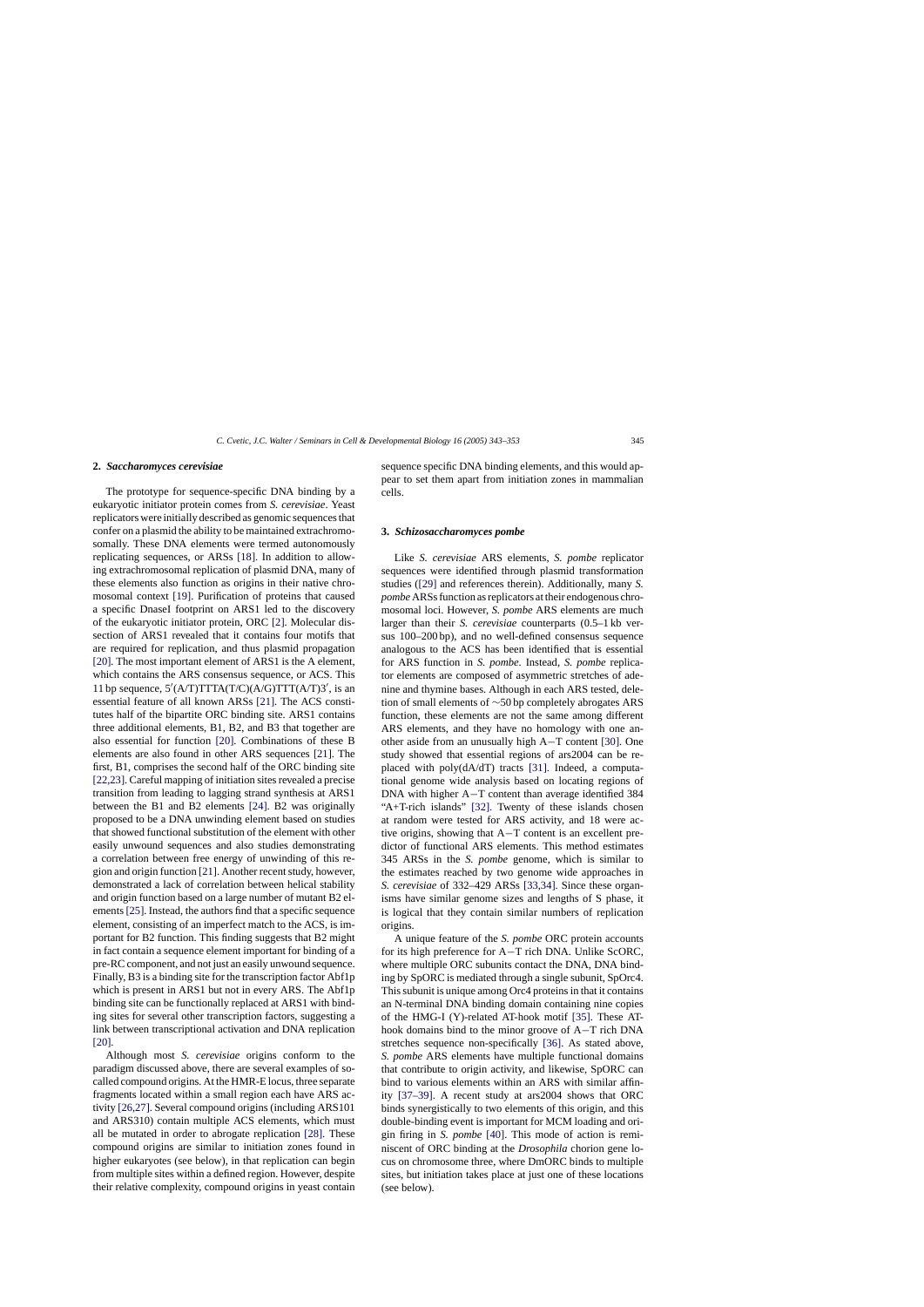# **4. Embryonic systems**

The most extreme examples of origin usage come from *Xenopus* and *Drosophila* embryonic systems where any sequence can be used as an origin of DNA replication. Twodimensional gel analysis reveals that in these systems, replication begins at random throughout various genomic and plasmid sequences tested [\[41–43\].](#page-8-0) As development continues, however, replication begins to be localized to more specific sites in both *Drosophila* and *Xenopus* cells. Hyrien et al. demonstrated that although early *Xenopus* embryos replicate the rDNA locus from random sites, the start of zygotic transcription at the mid blastula transition marks a concomitant shift in origin usage in this region [\[44,45\].](#page-8-0) After this time, replication is seen to initiate only from an intergenic spacer region found between rDNA transcription units. Likewise, in *Drosophila,* origin usage at the 65-kb *DNApol*α*-dE2F* region changes dramatically when compared between 1 and 5 h after fertilization. Yet another pattern was detected at this locus in cultured cells. The authors conclude that the change in origin usage can be correlated with transcriptional activity in this region [\[46\].](#page-8-0)

Even before the midblastula transition, *Xenopus* ORC can be made to recognize some sequences over others. In diluted *Xenopus* egg extracts, addition of SpOrc4, the DNA binding subunit of SpORC, reduces XlORC binding, causing partial inhibition of DNA replication [\[47\].](#page-8-0) These studies suggest that like SpORC, XlORC has some preference for AT-rich DNA, but this specificity is masked in undiluted extracts due to the high concentration of XlORC. In somatic cells, the concentration of XlORC is less than in embryos suggesting that in these cells, there may be a preference of ORC for AT-rich DNA.

#### **5.** *Drosophila*

A classic example of sequence-specific replication initiation comes from a unique replication scheme utilized by *Drosophila melanogaster.* In order to ensure that sufficient levels of the eggshell protein are made during *Drosophila* oogenesis, follicle cells surrounding the oocyte undergo a process known as chorion gene amplification (reviewed in [\[48\]\).](#page-8-0) Amplification of four loci containing genes expressed in follicle cells depends on the same replication proteins that are necessary for genomic replication [\[48,49\]. T](#page-8-0)he best characterized of these regions is located on the third chromosome, where two DNA elements are necessary and sufficient for amplification. These elements, ACE3 and ori $\beta$ , together can direct amplification when inserted into exogenous genomic locations[\[50\]. A](#page-8-0)dditionally, two-dimensional gel analysis indicates that replication begins from multiple origins within this region [\[51,52\].](#page-8-0) Further dissection of the locus revealed that while DmORC binds to both ACE3 and ori $\beta$ , the majority of replication initiates from ori $\beta$ , leading to the idea that ACE3 is a replicator element that activates initiation from

a downstream origin, ori $\beta$  [\[50,53\].](#page-8-0) Initial sequence analysis seemed to indicate that like ScORC, DmORC was a sequence specific DNA binding protein, as DmORC was shown to bind to ACE3 and AER-d (a larger element encompassing  $\text{ori}\beta$ ) but not to flanking genomic sequences [\[53\].](#page-8-0) Additionally, mutational analysis has further narrowed the critical element within ACE3 to an evolutionarily conserved 142 bp sequence and the ori $\beta$  element to a 140 bp sequence and a 226 bp A/T rich element [\[54\]. T](#page-8-0)he ori $\beta$  sequence cannot be replaced by ARS1 from *S. cerevisiae*, suggesting that DmORC is not simply recognizing an A/T rich sequence [\[54\].](#page-8-0)

The above data suggested sequence specific DNA binding of DmORC to the third chorion amplification region. Recent biochemical data, however, argues that something other than sequence directs DmORC to this origin. A quantitative study of DmORC DNA binding found that DmORC bound to origin and several non-origin sequences with similar affinities [\[15\].](#page-8-0) Fragments tested included ACE3 and ori $\beta$ , which would be expected to bind to ORC, as well as *S. pombe* and *S. cerevisiae* WT and mutant ARS fragments, and most strikingly, a P element sequence, which was bound by ORC at the same level as ACE3. The largest difference in binding affinities measured was six-fold, which is clearly not sufficient to allow DmORC to distinguish between origin and non-origin DNA in cells. These data suggest that DmORC is not a sequence specific DNA binding protein. Consistent with this idea, any plasmid transfected into *Drosophila* Schneider cells undergoes autonomous replication, regardless of the sequence contained on the plasmid [\[55\].](#page-8-0) Furthermore, two-dimensional gel analysis of these plasmids reveals that replication begins from many dispersed sites. Although it is clear that in vivo DmORC is recruited to ACE3 and ori $\beta$  to direct chorion gene amplification, it appears as though a mechanism other than sequence is responsible for delivering ORC to its required place.

#### **6. Mammalian cells**

Studies of replication origins in mammalian cells have revealed similar findings to the studies in *Drosophila*; although examples of genetic elements that seem to direct replication from defined sites exist, biochemical and plasmid maintenance studies suggest that the HsORC protein does not exhibit sequence specificity. After the description of the ARS in *S. cerevisiae*, similar plasmid transformation screens were performed to attempt to identify autonomously replicating sequences in human cells. Instead of finding particular sequences that allow plasmid propagation, investigators discovered that any piece of human DNA of sufficient length was able to confer upon the plasmid the ability to be replicated [\[56\]. F](#page-9-0)urthermore, replication was shown by twodimensional gel analysis to begin from random sequences within the plasmid. Interestingly, replication initiation occurred as frequently in the inserted human sequences as it did in the bacterial plasmid backbone [\[57\].](#page-9-0) These studies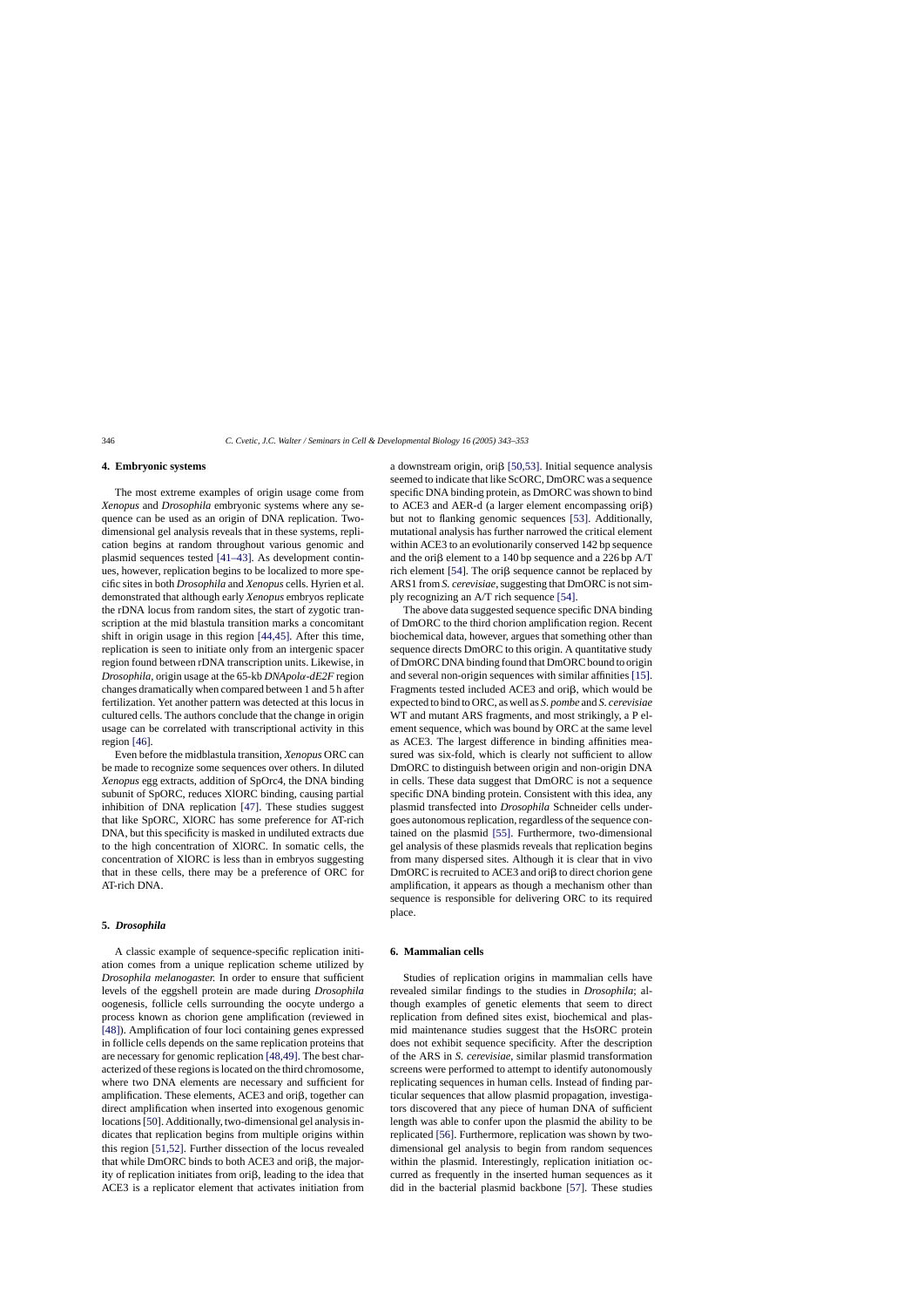seem to suggest that a consensus sequence is not required for replication initiation in human cells.

Despite the inability of investigators to isolate an autonomously replicating sequence in mammalian systems, approximately 20 mammalian origins (sites of replication initiation) have been identified [\[58\]. I](#page-9-0)n some cases, DNA elements derived from these loci can direct replication at ectopic sites, and as such they are termed replicators. Mammalian origins fall into two general classes [\[17\].](#page-8-0) The first class contains regions referred to as zones of initiation, where replication begins from one or several of many potential sites within a large region of DNA. The second class includes origins where replication initiates from a localized site in each cell cycle.

Many examples of initiation zones exist, including the human rRNA locus, the Chinese hamster rhodopsin and DHFR loci, the *Drosophila oriD*α origin, and the *S. pombe ura4* origin region [\[59–62\]. E](#page-9-0)ven in budding yeast where replication is defined by a specific sequence element, the compound origins at ARS101 and 310 described above fit into the category of zones of initiation [\[28\]. T](#page-8-0)he best-characterized example of an initiation zone is the Chinese hamster ovary DHFR locus. This locus was first described as an early replicating sequence within a highly amplified region of the Chinese hamster ovary genome [\[63\]. E](#page-9-0)arly studies indicated that the DHFR locus incorporates radioactively labeled nucleotides into at least three distinct regions of the DNA early in S phase [\[64\].](#page-9-0) Further analysis of this region led to some controversy. High resolution labeling studies in an amplified cell line identified two loci called ori $\beta$  and ori $\gamma$  as preferred initiation sites [\[65,66\].](#page-9-0) Various methods confirmed that ori $\beta$  indeed appeared to be an origin of bidirectional replication, with one study demonstrating that 80% of all initiations within DHFR arose from the 500 bp region surrounding ori $\beta$  [\[67–69\].](#page-9-0) Indeed, a demonstration that ori $\beta$  represents a bona fide replicator element resulted from later studies where  $\text{ori}\beta$  was placed at random ectopic locations in hamster and human cells and shown to direct replication initiation [\[70,71\].](#page-9-0) However, in apparent contrast to ori $\beta$  acting as a unique replicator, two-dimensional gel mapping of a single copy DHFR locus in CHO cells indicated that replication begins from a multitude of sites spanning the 55 kb intergenic region between the DHFR and 2BE2121 loci. Preference for initiation was seen inside the central 35–40 kb region, known to contain ori $\beta$  and ori $\gamma$  [\[72\].](#page-9-0) An extension of the competitive PCR technique previously utilized to show discrete initiation at ori $\beta$  further confounded the issue by describing a second initiation site 5 kb downstream from ori $\beta$  termed ori $\beta'$ . This origin appeared to be used at lower frequency than ori $\beta$  [\[73\]. T](#page-9-0)his study suggested that mammalian initiation zones were composed of a primary initiation site coupled with multiple lower frequency sites which can be detected by two-dimensional gel analysis but not necessarily nascent strand analysis. Deletion analysis delivered a further blow to the idea of a single initiation start site by demonstrating that removal of ori $\beta$  has no effect on the overall efficiency of initiation of the DHFR locus, indicating that other origins within the region can be activated in the absence of ori $\beta$  [\[74\].](#page-9-0) Further analysis indicates that even deletion of the 40 kb core of the DHFR intergenic region encompassing 90% of known initiation sites does not abrogate initiation in the remaining sequence, and does not change S phase timing [\[75\]. O](#page-9-0)ne confusing finding of the former deletion study was the demonstration that deletion of the 3' end of the DHFR gene completely abrogated early S phase replication initiation from any region of this locus. These results are explained in a later study showing that deletions of the DHFR promoter which abrogate transcription of the gene lead to reduced initiation within the intergenic region, with the initiation that does take place occurring throughout the body of the DHFR gene, as well as the intergenic region. This information indicates a role for transcription in determining the efficiency and location of origin firing from the DHFR locus [\[76\].](#page-9-0) Resolution of the disparate data regarding this locus has been reached through a comprehensive study that demonstrated that 30 of 31 restriction fragments tested by two-dimensional gel analysis contained bubble arcs, and 14 out of 15 fragments tested by a PCR-based nascent strand abundance assay tested positive for initiation. The fragment that did not show any indication of initiation was the same in both assays [\[77\]. T](#page-9-0)hese experiments seem to demonstrate with finality that the DHFR intergenic region is composed of many potential initiation sites that are used with varying degrees of efficiency.

One key piece of data that is lacking in the many DHFR studies is where ORC binds within the origin region. If conventional replicators (here thought of as the DNA where ORC binds) direct initiation at DHFR, there must be a large number of these elements spaced closely together. Alternatively, if ORC can direct replication initiation at remote sites, for example by depositing MCM complexes at a considerable distance from its own binding site (see below), the replicator element might lie outside of the intergenic region. Identification of ORC binding sites within and outside the DHFR locus might help to determine the location of the replicator sequences that direct initiation from this locus.

A markedly less complicated example of mammalian replicators exists near the human lamin B2 gene. The lamin B2 origin was mapped to a  $\sim$ 500 bp region 3' of the lamin B2 gene by competitive PCR quantitation of nascent DNA stands [\[78\].](#page-9-0) Like yeast ARS1, the lamin B2 origin displays a cell cycle dependent footprint that is present at G1 and which shrinks as cells progress into S phase [\[79\]. C](#page-9-0)ontained within this footprint is a finely mapped origin of bidirectional replication, where the transition between leading and lagging strand synthesis has been mapped to a single nucleotide [\[80\].](#page-9-0) Recently, in vivo crosslinking followed by chromatin immunoprecipitation demonstrated that the cell cycle dependent footprint of the lamin B2 origin is likely to be mediated by pre-RC components [\[81\]. T](#page-9-0)he G1 chromatin surrounding the lamin B2 origin contains Orc1 and 2, cdc6, and MCM3. S phase chromatin is only bound by Orc2, and M phase chromatin contains none of these pre-RC components. These data indicate that a mammalian origin is bound by the same repli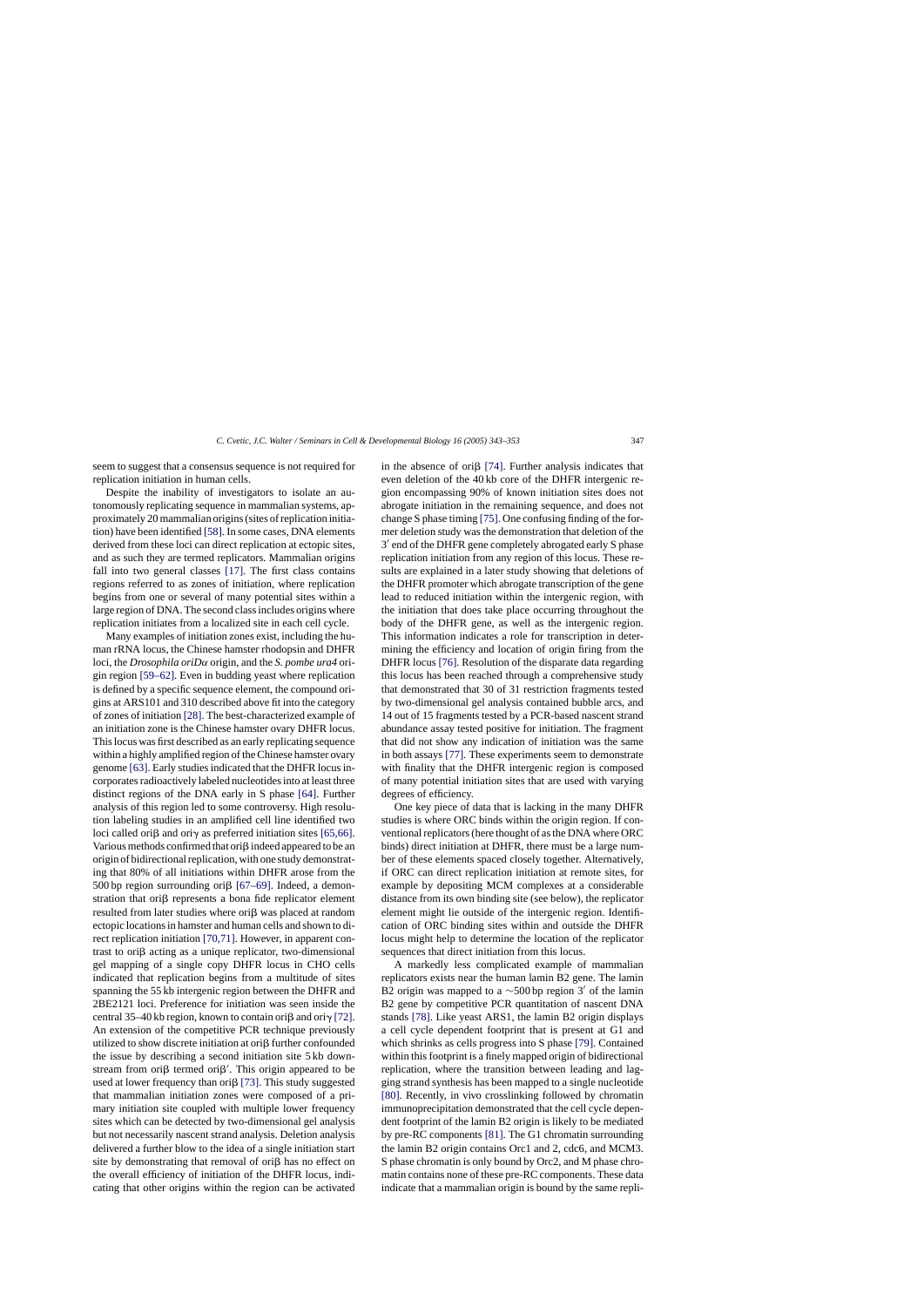cation machinery as is used in many other eukaryotic systems, and this machinery follows the same cell cycle patterns as in yeast. Finally, it has recently been shown that the lamin B2 origin can direct replication at ectopic loci in both human and hamster cells, demonstrating that lamin B2 is a true mammalian replicator [\[71,82\].](#page-9-0)

Another mammalian origin where origin firing is restricted to a discrete site is the human  $\beta$ -globin locus, which was discovered through similar radioactive labeling studies as were used to discover the DHFR origin region [\[83\].](#page-9-0) In contrast to the DHFR locus, however, replication from the  $\beta$ -globin locus was initially thought to emanate from a single bidirectional origin of replication. This replication is independent of transcription of the  $\beta$ -globin genes, although gene expression does determine timing of the origin [\[84,85\]. R](#page-9-0)eplication from this origin is sensitive to deletions 50 kb upstream of the origin as well as internal deletions [\[83,86–88\].](#page-9-0) Like the lamin B2 and DHFR ori $\beta$  loci, the  $\beta$ -globin origin can direct replication at ectopic locations [\[87\].](#page-9-0) Surprisingly, more detailed studies of the  $\beta$ -globin locus at ectopic chromosomal locations revealed that the locus is actually composed of two non-overlapping replicators that can direct replication independent of one another at non-native locations [\[89\].](#page-9-0) This finding suggests that even seemingly well-defined single origins of replication may be more complex than once thought.

Despite careful study of these three mammalian origins as well as others, evidence for initiator binding to these regions is lacking in all but a few cases. While human ORC has been localized to the lamin B2 locus, the MCM4/PRKDC intergenic origin, and the TOP1 gene, ORC binding has not been observed at other mammalian origins [\[81,90,91\]. A](#page-9-0)lthough it is likely that ORC does bind to and initiate replication from these regions, it is unlikely that ORC is directed to these regions by binding to a specific DNA sequence. First, among the approximately 20 known mammalian replication origins, no consensus sequence emerges to tie them together. Further, two recent studies, one biochemical and one based on plasmid maintenance in human cells demonstrate that HsORC is likely to act without regard to DNA sequence. In the first study, baculovirus expressed HsORC containing all six subunits was shown to bind to DNA in a manner that was stimulated by, but not dependent on ATP [\[16\].](#page-8-0) By filter binding assays, HsORC was shown to have a preference for A−T rich DNA. Beyond this preference, HsORC was unable to distinguish between human origin and control sequences, in both filter binding assays and replication assays carried out in *Xenopus* egg extracts. These data indicate that HsORC has no intrinsic DNA binding specificity, that it does not require a specific sequence to function, and that something other than sequence is likely to direct HsORC to origins of DNA replication in human cells. A second study shows that HsORC does not require a specific sequence to direct replication in vivo. This study utilized an extrachromosomal plasmid maintained in cells through many generations via a scaffold attachment region that allows the plasmid to associate with mitotic chromosomes[\[92\]. T](#page-9-0)his plasmid was replicated in a cell cycle dependent manner, was bound by components of the ORC and MCM complexes, and showed characteristic dissociation of Orc1 and MCM that occurs after origin firing in mammalian cells. Importantly, ORC bound at many regions throughout the plasmid, and consistent with this finding, nascent strand analysis revealed that replication also began from many sites within the plasmid. Taken together, these two studies demonstrate in vivo and in vitro that the human ORC complex can initiate DNA synthesis without a requirement for a specific sequence. How these findings can be reconciled with very specific initiation events like those at the lamin  $B2$  and  $\beta$ globin locus is the subject of further study and will be discussed below.

#### **7. Mechanisms of origin specification**

Even if the metazoan ORC complex binds to DNA with low sequence preference, as indicated by the studies discussed above, there must still be mechanisms to insure that ORC is distributed on chromosomes in such a way as to allow timely replication of all chromosomes. Indeed, if origin selection were completely random, there would be a small but significant probability that in each cell cycle, large regions of chromosomes would enter S phase without pre-RCs. This situation is potentially fatal since experiments in yeast have shown that limiting pre-RC formation causes cells to enter mitosis with unreplicated DNA, presumably because they are unable to detect unreplicated DNA in an otherwise unperturbed cell cycle [\[93–95\].](#page-9-0) Even if the S phase checkpoint in metazoans were sensitive enough to detect small amounts of ongoing DNA replication, assembling pre-RCs in a completely random fashion would be expected to lead to a high degree of variability in the length of S phase, which in turn would probably have adverse effects on development. Indeed, current evidence suggests that even in the absence of a sequence-specific ORC complex, metazoans have developed strategies to direct pre-RC formation to particular sites on the chromosome, and these are discussed below.

## **8. Transcriptional activity**

Possibly the most well characterized mechanism directing ORC to particular genomic locations is transcriptional activity. Ties between replication, transcription, and chromatin structure exist in nearly every experimental system and this has been reviewed extensively elsewhere [\[17,96,97\].](#page-8-0) Strong evidence for a role of transcriptional activity in origin specification comes from *Xenopus* and *Drosophila* where replication initiates at random prior to the mid-blastula transition and becomes more specific concomitantly with the start of transcription after the MBT [\[44,46\].](#page-8-0) Likewise, in budding yeast, nearly every origin of replication is found in an intergenic region, suggesting a mutual exclusivity between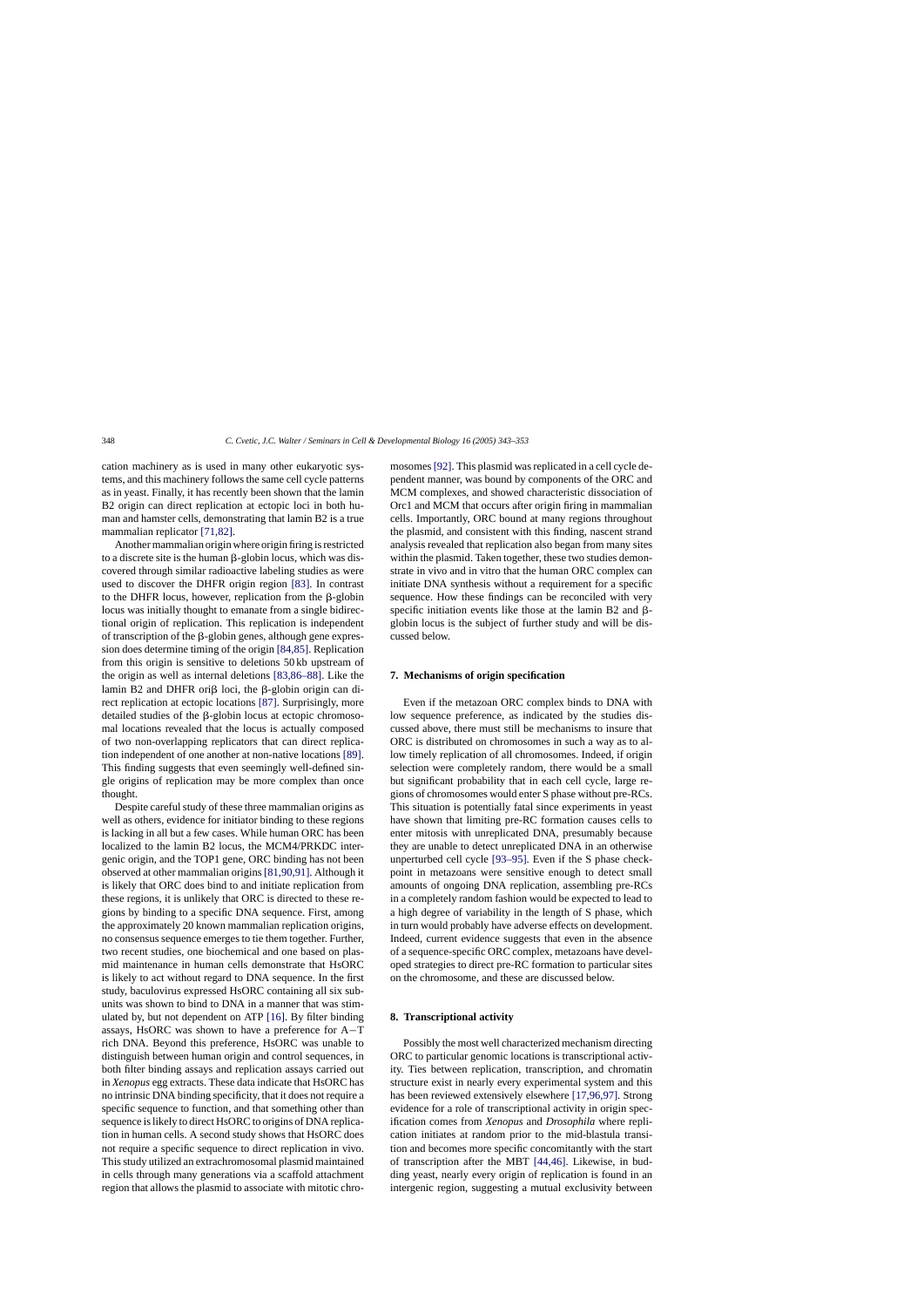replication and transcription [\[33,34\]. T](#page-8-0)hese studies suggest a role for transcription in negatively regulating ORC binding. However, examples of a positive interplay also exist. For example, transcription factor binding plays an important role in *S. cerevisiae* origin usage at ARS1, where binding of Abf1 facilitates plasmid maintenance of an ARS1 containing plasmid [\[20\].](#page-8-0) Abf1 was found to regulate replication from this origin by limiting nucleosome binding within the origin [\[98\].](#page-10-0) Additionally, as discussed above, recent evidence suggests a role for transcription in regulating replication initiation from the many initiation sites of the DHFR locus [\[76\].](#page-9-0)

#### **9. Methylation and acetylation**

Another mechanism that appears to negatively regulate ORC binding, is DNA methylation. Methylation of plasmid DNA at CpG sites inhibits replication in *Xenopus* egg extracts, due to inhibition of ORC DNA binding [\[99\].](#page-10-0) Consistent with this observation, it has previously been shown that in mammalian cells, undermethylated regions of the genome often coincide with origins of replication [\[100\]. I](#page-10-0)n this study, nascent strands were analyzed for the presence of CpG islands, which are regions of the genome with high CpG content that, paradoxically, are undermethylated compared with the rest of the genome. Nascent strand analysis revealed that these undermethylated regions are often associated with origins of replication, consistent with the notion that methylation is inhibitory for ORC binding, as found in*Xenopus*. Additionally, since CpG islands are often associated with mammalian promoters, the correlation between these islands and replication may be indicative of a link between transcription and replication, as discussed above [\[101\].](#page-10-0)

Finally, strong evidence for a tie between histone acetylation and origin activity has recently been shown in two model systems. In *Drosophila*, acetylated histones are localized to active origins at amplification foci, coincident with ORC [\[102\]. I](#page-10-0)n this system, hyperacetylation of histone H4 leads to redistribution of ORC from amplification foci to a genomewide staining pattern. Conversely, tethering of deacetylases to the DNA leads to a decrease in origin activity. In *Xenopus* eggs, injection of a plasmid containing a TATA-box and five GAL4-VP16 binding sites leads to localization of replication forks, with concurrent acetylation of histones in this transcriptional domain [\[103\].](#page-10-0) In both of these systems, it is not clear whether the correlation between origin activity and acetylation is mediated solely at the level of ORC binding or whether it involves other replication proteins, but what is clear is that epigenetic events have a definite role in origin localization.

#### **10. Tethering of ORC to another protein**

Another possibility, especially for origins that are highly localized, is that another, more sequence-specific DNA binding protein directs ORC to specific sites in the genome. This mechanism is utilized by the Epstein–Barr virus, which uses cellular replication proteins and appears to require recruitment of ORC by a viral protein, EBNA-1, to direct replication from the viral origin, oriP [\[104–106\]. A](#page-10-0)dditionally, the mechanism by which SpORC binds to DNA might support the notion of a separate sequence specific protein directing ORC to origins of replication. In this case, an early version of SpORC would have been separate from an A−T hook motif containing protein that bound to SpORC and rendered it sequencespecific. At some point these proteins would have fused to give us the modern day SpORC. Some evidence for ORC recruitment by another protein also exists in *Drosophila.* DmORC does not localize to amplification foci in follicle cells that are mutant for the *chiffon* gene, suggesting a role for chiffon protein in DmORC binding [\[54\].](#page-8-0) This finding is somewhat surprising, given that *chiffon* is the *Drosophila* homolog of Dbf4, a protein normally thought of as executing its activity after pre-RC formation. The authors suggest that initial ORC binding might take place without assistance from the chiffon protein, but that binding of increased levels of ORC necessary for amplification might be facilitated by the chiffon protein. Additionally, dE2F also appears to have a role in DmORC targeting, albeit indirect [\[107,108\]. I](#page-10-0)t should be noted, however, that if ORC is directed to origins by additional proteins, different sequence specific proteins must be responsible at different loci because if the same protein were used in all cases, a unifying sequence might have been expected to emerge among known human origins.

#### **11. Other origin specification mechanisms**

When considering what defines metazoan origins of replication, it may be necessary to look beyond ORC. It is important to consider parameters that alter origin usage after pre-RC formation when contemplating origins of replication, especially those that have not been shown to bind ORC. In these cases, sites that appear to be origins of replication, and thus would be expected to bind ORC, might actually represent sites where MCM complexes have been deposited distally from ORC. This hypothesis might help to explain the myriad sites from which replication takes place in the DHFR locus. Usage of MCM complexes that are located at a distance from ORC binding sites is discussed below.

#### **12. Many pre-RCs in embryonic systems**

Nowhere does the need to faithfully duplicate the genome in a short time appear as crucial as in early embryonic systems. *Xenopus* embryos must duplicate their entire genome in less than 20 min using a completely random initiator protein and without the luxury of an S phase checkpoint. This challenge is known as the "random completion problem" [\[109,110\].](#page-10-0) Taking into account the rate of fork progression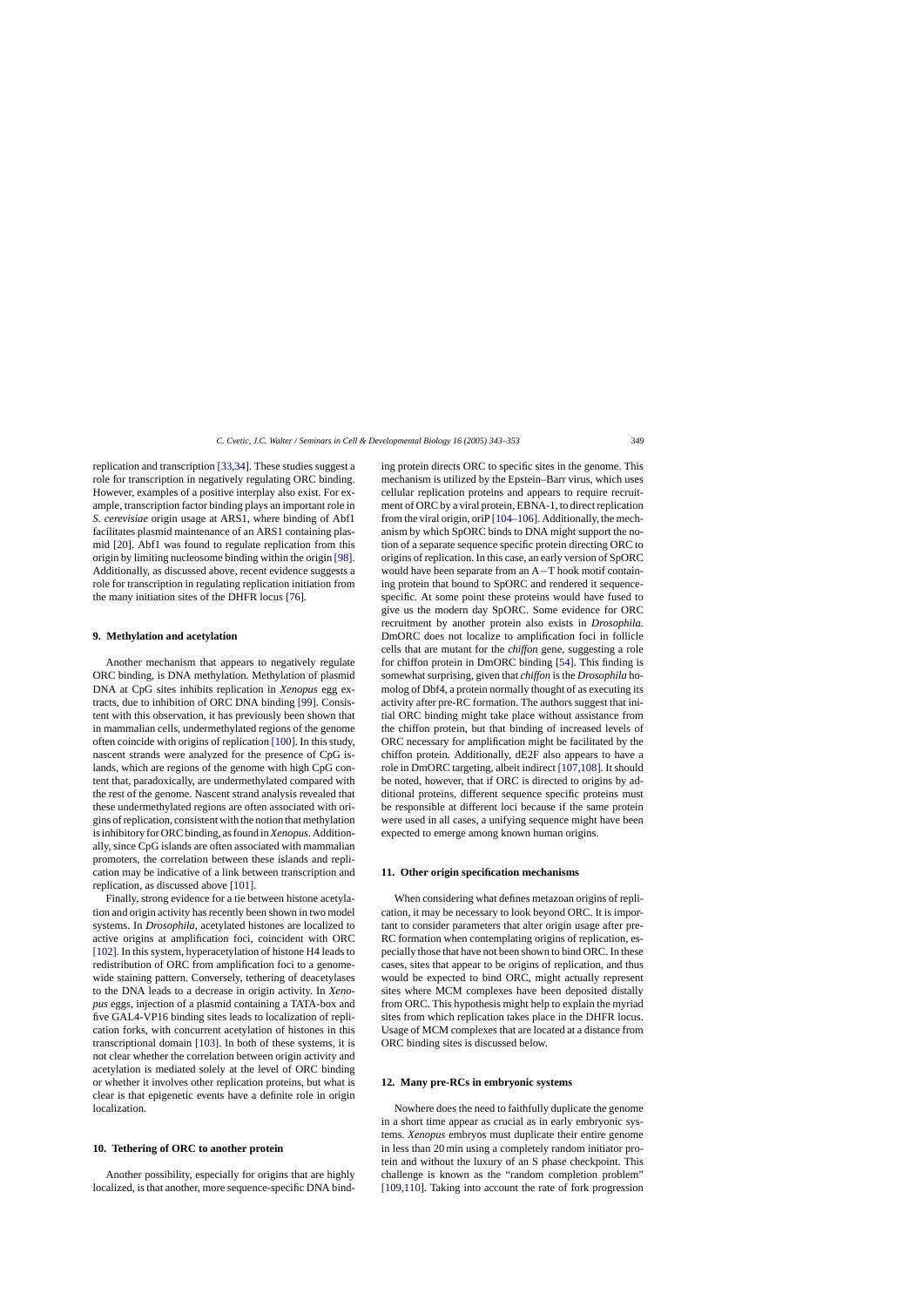<span id="page-7-0"></span>(∼500 bp/min) and the length of S phase, replication origins can be situated no more than 20 kb apart in order to ensure complete genome duplication. However, random placement of origins would result in some inter-origin distances that exceed this value. These calculations indicate that some mechanism must exist to limit inter-origin distance, so that no portion of the DNA remains unreplicated at the end of S phase. Indeed, measurements of inter-origin distances give values of 8–15 kb. Since there is a vast excess of all replication factors in *Xenopus* embryos, these results suggest that mechanisms exist to prevent initiation events from being too close, or too distant. This semi-regular distribution could be established by a defined chromatin structure, which promotes or inhibits ORC binding along certain regions of the genome. However, it has been shown that although ORC binding occurs at approximately the same frequency and distance as origin firing events, MCM complexes bind in excess to the ORC complex [\[111,112\].](#page-10-0) These MCM complexes are present in a widely distributed fashion, with one MCM complex bound every ∼250 bp. This finding is consistent with a model where each MCM complex is a potential replication start site, and where origin spacing in the *Xenopus* system is regulated by interference between adjacent MCM complexes. Recently, a mathematical study proposed a DNA looping model that takes into account both of the above hypotheses[\[113\]. I](#page-10-0)n this study, measurements of the stiffness of the chromatin predict an optimal loop size of 11 kb, which would be in strong agreement with previously measured inter-origin distances. The prediction from this model is that looped regions fall into "replication factories", where initiation occurs preferentially, but since MCMs could in theory be coating the entire DNA, all sites are potential initiation sites. This situation would create permissive and non-permissive regions that set the upper and lower limitations of origin spacing. Additionally, since MCM complexes are bound to a great number of sites, if a portion of the genome remains unreplicated towards the end of S phase, these MCMs could be activated later in S phase to ensure complete genome duplication [\[114\].](#page-10-0)

## **13. Many pre-RCs in non-embryonic systems**

The notion of creating many potential initiation sites by hyperloading pre-RCs may be a mechanism whose usage is not limited to just early embryonic systems. Experiments in which Chinese hamster ovary nuclei are incubated in*Xenopus* egg extracts support this idea. In these studies, origin usage within the DHFR locus is highly dependent on the time at which the nuclei are placed into the extracts during G1 phase [\[115\].](#page-10-0) One interpretation of these data is that many pre-RCs are deposited on the DNA during the end of mitosis, and that chromatin changes in G1 ultimately dictate which of these potential initiation sites will be utilized. Additionally, reiterative MCM loading has recently been shown to be required for DNA replication in budding yeast [\[118\].](#page-10-0) Other factors influencing origin usage presumably after formation of the

pre-RC are nucleotide pool availability and acetylation state of the chromatin [\[116,117\].](#page-10-0)

#### **14. Conclusions**

Since the first description of the eukaryotic replicator protein over a decade ago, much progress has been made in identifying the molecular players involved in the initiation of eukaryotic DNA replication. However, study of the DNA sequences on which these proteins act has led to a plethora of confusing and controversial information which has yet to be resolved in higher eukaryotes. One theme that is emerging is that sequence-specific DNA binding by ORC may not be important for origin specification in higher eukaryotes. Although many possibilities exist to explain what directs ORC to its required positions in metazoan cells, no satisfying universal answer has been agreed upon. Most likely, ORC binding is regulated by different mechanisms at different origins. We await further studies to conclusively answer this intriguing question in a comprehensive manner.

## **Acknowledgement**

We thank Tatsuro Takahashi for helpful comments on the manuscript.

#### **References**

- [1] Jacob F, Brenner S, Cuzin F. On the regulation of DNA replication in bacteria. Cold Spring Harb Symp Quant Biol 1963;28:329–48.
- [2] Bell SP, Stillman B. ATP-dependent recognition of eukaryotic origins of DNA replication by a multiprotein complex. Nature 1992;357:128–34.
- [3] Bell SP, Dutta A. DNA replication in eukaryotic cells. Annu Rev Biochem 2002;71:333–74.
- [4] Labib K, Diffley JF. Is the MCM2–7 complex the eukaryotic DNA replication fork helicase? Curr Opin Genet Dev 2001;11:64–70.
- [5] Pacek M, Walter JC. A requirement for MCM7 and Cdc45 in chromosome unwinding during eukaryotic DNA replication. EMBO J 2004;26:26.
- [6] Shechter D, Ying CY, Gautier J. DNA unwinding is an MCM complex-dependent and ATP hydrolysis-dependent process. J Biol Chem 2004;279:45586–93 [Epub 2004 August 23].
- [7] Diffley JF, Cocker JH, Dowell SJ, Rowley A. Two steps in the assembly of complexes at yeast replication origins in vivo. Cell 1994;78:303–16.
- [8] Kaguni JM. *Escherichia coli* DnaA protein: the replication initiator. Mol Cells 1997;7:145–57.
- [9] Mendez J, Stillman B. Perpetuating the double helix: molecular machines at eukaryotic DNA replication origins. Bioessays 2003;25:1158–67.
- [10] Neuwald AF, Aravind L, Spouge JL, Koonin EV. AAA+: a class of chaperone-like ATPases associated with the assembly, operation, and disassembly of protein complexes. Genome Res 1999;9:27–43.
- [11] Fletcher RJ, Bishop BE, Leon RP, Sclafani RA, Ogata CM, Chen XS. The structure and function of MCM from archaeal *M. Thermoautotrophicum*. Nat Struct Biol 2003;10:160–7.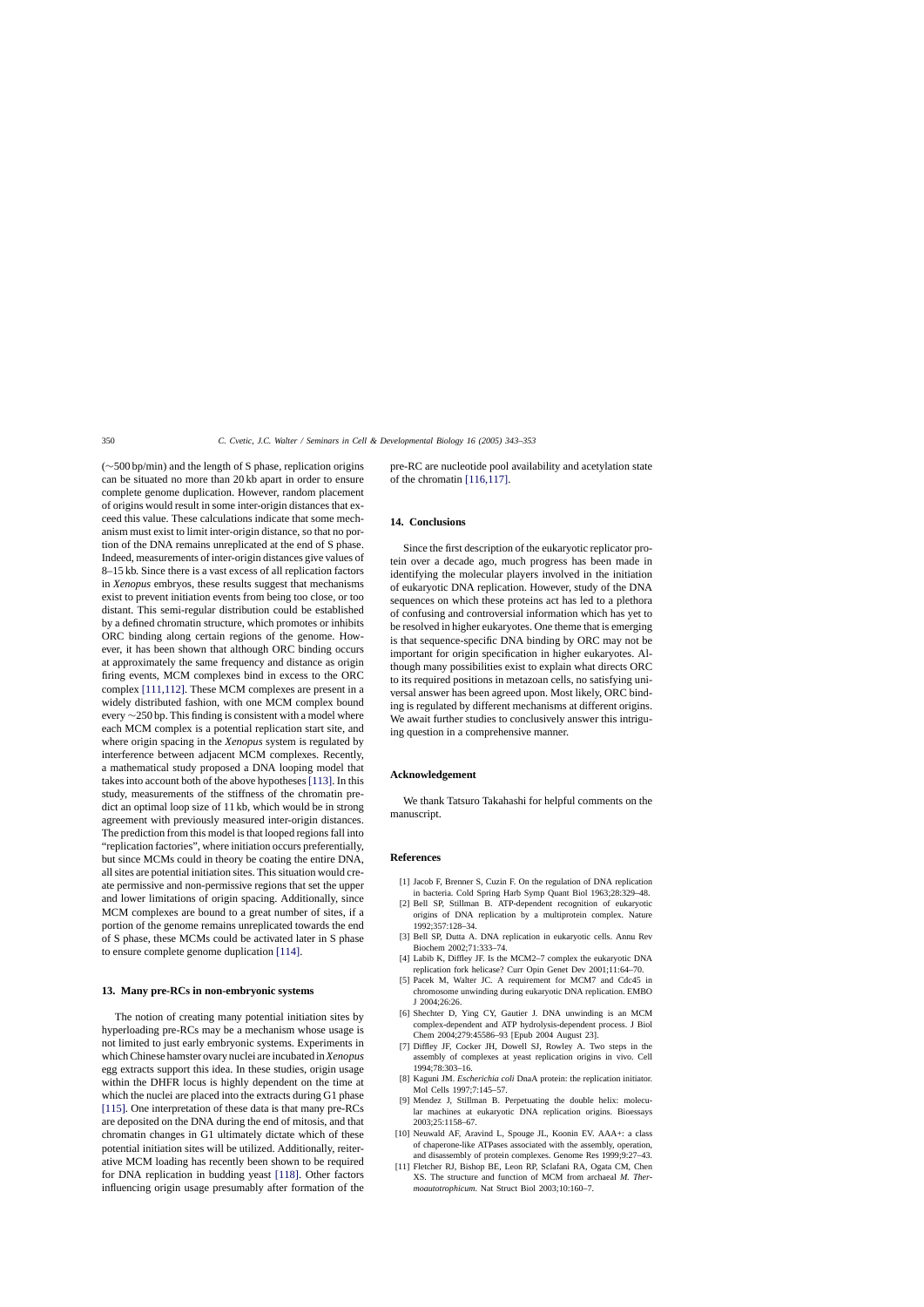- <span id="page-8-0"></span>[12] Pape T, Meka H, Chen S, Vicentini G, van Heel M, Onesti S. Hexameric ring structure of the full-length archaeal MCM protein complex. EMBO Rep 2003;4:1079–83 [Epub 2003 October 17].
- [13] Klemm RD, Austin RJ, Bell SP. Coordinate binding of ATP and origin DNA regulates the ATPase activity of the origin recognition complex. Cell 1997;88:493–502.
- [14] Chesnokov I, Remus D, Botchan M. Functional analysis of mutant and wild-type *Drosophila* origin recognition complex. Proc Natl Acad Sci USA 2001;98:11997–2002.
- [15] Remus D, Beall EL, Botchan MR. DNA topology, not DNA sequence, is a critical determinant for *Drosophila* ORC-DNA binding. EMBO J 2004;23:897–907 [Epub 2004 February 5].
- [16] Vashee S, Cvetic C, Lu W, Simancek P, Kelly TJ, Walter JC. Sequence-independent DNA binding and replication initiation by the human origin recognition complex. Genes Dev 2003;17:1894–908.
- [17] Gilbert DM. Making sense of eukaryotic DNA replication origins. Science 2001;294:96–100.
- [18] Stinchcomb DT, Struhl K, Davis RW. Isolation and characterisation of a yeast chromosomal replicator. Nature 1979;282:39–43.
- [19] Stillman B. DNA replication. Replicator renaissance. Nature 1993;366:506–7.
- [20] Marahrens Y, Stillman B. A yeast chromosomal origin of DNA replication defined by multiple functional elements. Science 1992;255:817–23.
- [21] Newlon CS, Theis JF. The structure and function of yeast ARS elements. Curr Opin Genet Dev 1993;3:752–8.
- [22] Rao H, Stillman B. The origin recognition complex interacts with a bipartite DNA binding site within yeast replicators. Proc Natl Acad Sci USA 1995;92:2224–8.
- [23] Rowley A, Cocker JH, Harwood J, Diffley JF. Initiation complex assembly at budding yeast replication origins begins with the recognition of a bipartite sequence by limiting amounts of the initiator, ORC. EMBO J 1995;14:2631–41.
- [24] Bielinsky AK, Gerbi SA. Chromosomal ARS1 has a single leading strand start site. Mol Cells 1999;3:477–86.
- [25] Wilmes GM, Bell SP. The B2 element of the *Saccharomyces cerevisiae* ARS1 origin of replication requires specific sequences to facilitate pre-RC formation. Proc Natl Acad Sci USA 2002;99:101–6 [Epub 2001 December 26].
- [26] Hurst ST, Rivier DH. Identification of a compound origin of replication at the HMR-E locus in *Saccharomyces cerevisiae*. J Biol Chem 1999;274:4155–9.
- [27] Palacios DeBeer MA, Fox CA. A role for a replicator dominance mechanism in silencing. EMBO J 1999;18:3808–19.
- [28] Theis JF, Newlon CS. Two compound replication origins in *Saccharomyces cerevisiae* contain redundant origin recognition complex binding sites. Mol Cell Biol 2001;21:2790–801.
- [29] Clyne RK, Kelly TJ. Genetic analysis of an ARS element from the fission yeast *Schizosaccharomyces pombe*. EMBO J 1995;14:6348–57.
- [30] Kelly TJ, Brown GW. Regulation of chromosome replication. Annu Rev Biochem 2000;69:829–80.
- [31] Okuno Y, Satoh H, Sekiguchi M, Masukata H. Clustered adenine/thymine stretches are essential for function of a fission yeast replication origin. Mol Cell Biol 1999;19:6699–709.
- [32] Segurado M, de Luis A, Antequera F. Genome-wide distribution of DNA replication origins at A+T-rich islands in *Schizosaccharomyces pombe*. EMBO Rep 2003;4:1048–53 [Epub 2003 October 17].
- [33] Raghuraman MK, Winzeler EA, Collingwood D, Hunt S, Wodicka L, Conway A, et al. Replication dynamics of the yeast genome. Science 2001;294:115–21.
- [34] Wyrick JJ, Aparicio JG, Chen T, Barnett JD, Jennings EG, Young RA, et al. Genome-wide distribution of ORC and MCM proteins in *S. cerevisiae*: high-resolution mapping of replication origins. Science 2001;294:2357–60.
- [35] Chuang RY, Kelly TJ. The fission yeast homologue of Orc4p binds to replication origin DNA via multiple AT-hooks. Proc Natl Acad Sci USA 1999;96:2656–61.
- [36] Reeves R, Beckerbauer L, HMGI/Y proteins: flexible regulators of transcription and chromatin structure. Biochim Biophys Acta 2001;1519:13–29.
- [37] Chuang RY, Chretien L, Dai J, Kelly TJ. Purification and characterization of the *Schizosaccharomyces pombe* origin recognition complex: interaction with origin DNA and Cdc18 protein. J Biol Chem 2002;277:16920–7.
- [38] Kong D, DePamphilis ML. Site-specific DNA binding of the *Schizosaccharomyces pombe* origin recognition complex is determined by the Orc4 subunit. Mol Cell Biol 2001;21:8095–103.
- [39] Lee JK, Moon KY, Jiang Y, Hurwitz J. The *Schizosaccharomyces pombe* origin recognition complex interacts with multiple ATrich regions of the replication origin DNA by means of the AThook domains of the spOrc4 protein. Proc Natl Acad Sci USA 2001;98:13589–94.
- [40] Takahashi T, Ohara E, Nishitani H, Masukata H. Multiple ORCbinding sites are required for efficient MCM loading and origin firing in fission yeast. EMBO J 2003;22:964–74.
- [41] Hyrien O, Mechali M. Plasmid replication in *Xenopus* eggs and egg extracts: a 2D gel electrophoretic analysis. Nucleic Acids Res 1992;20:1463–9.
- [42] Mahbubani HM, Paull T, Elder JK, Blow JJ. DNA replication initiates at multiple sites on plasmid DNA in *Xenopus* egg extracts. Nucleic Acids Res 1992;20:1457–62.
- [43] Shinomiya T, Ina S. Analysis of chromosomal replicons in early embryos of *Drosophila melanogaster* by two-dimensional gel electrophoresis. Nucleic Acids Res 1991;19:3935–41.
- [44] Hyrien O, Maric C, Mechali M. Transition in specification of embryonic metazoan DNA replication origins. Science 1995;270:994–7.
- [45] Hyrien O, Mechali M. Chromosomal replication initiates and terminates at random sequences but at regular intervals in the ribosomal DNA of *Xenopus* early embryos. EMBO J 1993;12:4511–20.
- [46] Sasaki T, Sawado T, Yamaguchi M, Shinomiya T. Specification of regions of DNA replication initiation during embryogenesis in the 65-kilobase DNApolalpha-dE2F locus of *Drosophila melanogaster*. Mol Cell Biol 1999;19:547–55.
- [47] Kong D, Coleman TR, DePamphilis ML. *Xenopus* origin recognition complex (ORC) initiates DNA replication preferentially at sequences targeted by *Schizosaccharomyces pombe* ORC. EMBO J 2003;22:3441–50.
- [48] Calvi BR, Spradling AC. Chorion gene amplification in *Drosophila*: a model for metazoan origins of DNA replication and S-phase control. Methods 1999;18:407–17.
- [49] Claycomb JM, Benasutti M, Bosco G, Fenger DD, Orr-Weaver TL. Gene amplification as a developmental strategy: isolation of two developmental amplicons in *Drosophila*. Dev Cell 2004;6:145–55.
- [50] Lu L, Zhang H, Tower J. Functionally distinct, sequence-specific replicator and origin elements are required for *Drosophila* chorion gene amplification. Genes Dev 2001;15:134–46.
- [51] Delidakis C, Kafatos FC. Amplification enhancers and replication origins in the autosomal chorion gene cluster of *Drosophila*. EMBO J 1989;8:891–901.
- [52] Heck MM, Spradling AC. Multiple replication origins are used during *Drosophila* chorion gene amplification. J Cell Biol 1990;110:903–14.
- [53] Austin RJ, Orr-Weaver TL, Bell SP. *Drosophila* ORC specifically binds to ACE3, an origin of DNA replication control element. Genes Dev 1999;13:2639–49.
- [54] Zhang H, Tower J. Sequence requirements for function of the *Drosophila* chorion gene locus ACE3 replicator and ori-{beta} origin elements. Development 2004;131:2089–99.
- [55] Smith JG, Calos MP. Autonomous replication in *Drosophila melanogaster* tissue culture cells. Chromosoma 1995;103:597–605.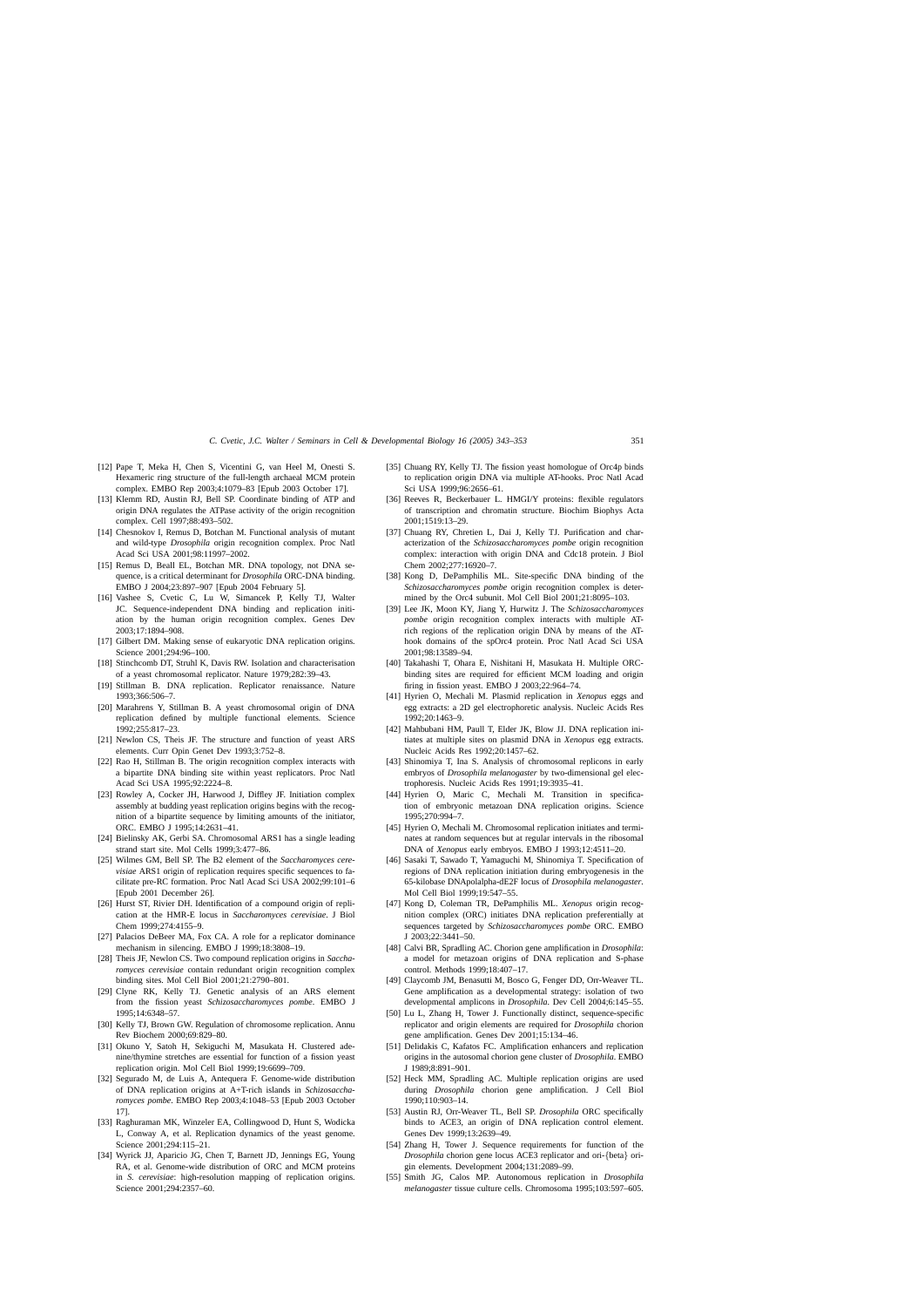- <span id="page-9-0"></span>[56] Heinzel SS, Krysan PJ, Tran CT, Calos MP. Autonomous DNA replication in human cells is affected by the size and the source of the DNA. Mol Cell Biol 1991;11:2263–72.
- [57] Krysan PJ, Smith JG, Calos MP. Autonomous replication in human cells of multimers of specific human and bacterial DNA sequences. Mol Cell Biol 1993;13:2688–96.
- [58] Todorovic V, Falaschi A, Giacca M. Replication origins of mammalian chromosomes: the happy few. Front Biosci 1999;4: D859–68.
- [59] Dijkwel PA, Mesner LD, Levenson VV, d'Anna J, Hamlin JL. Dispersive initiation of replication in the Chinese hamster rhodopsin locus. Exp Cell Res 2000;256:150–7.
- [60] Dubey DD, Zhu J, Carlson DL, Sharma K, Huberman JA. Three ARS elements contribute to the ura4 replication origin region in the fission yeast, *Schizosaccharomyces pombe*. EMBO J 1994;13:3638–47.
- [61] Ina S, Sasaki T, Yokota Y, Shinomiya T. A broad replication origin of *Drosophila melanogaster*, oriDalpha, consists of AT-rich multiple discrete initiation sites. Chromosoma 2001;109:551–64.
- [62] Little RD, Platt TH, Schildkraut CL. Initiation and termination of DNA replication in human rRNA genes. Mol Cell Biol 1993;13:6600–13.
- [63] Milbrandt JD, Heintz NH, White WC, Rothman SM, Hamlin JL. Methotrexate-resistant Chinese hamster ovary cells have amplified a 135-kilobase-pair region that includes the dihydrofolate reductase gene. Proc Natl Acad Sci USA 1981;78:6043–7.
- [64] Heintz NH, Hamlin JL. An amplified chromosomal sequence that includes the gene for dihydrofolate reductase initiates replication within specific restriction fragments. Proc Natl Acad Sci USA 1982;79:4083–7.
- [65] Anachkova B, Hamlin JL. Replication in the amplified dihydrofolate reductase domain in CHO cells may initiate at two distinct sites, one of which is a repetitive sequence element. Mol Cell Biol 1989;9:532–40.
- [66] Leu TH, Hamlin JL. High-resolution mapping of replication fork movement through the amplified dihydrofolate reductase domain in CHO cells by in-gel renaturation analysis. Mol Cell Biol 1989;9:523–31.
- [67] Burhans WC, Vassilev LT, Caddle MS, Heintz NH, DePamphilis ML. Identification of an origin of bidirectional DNA replication in mammalian chromosomes. Cell 1990;62:955–65.
- [68] Pelizon C, Diviacco S, Falaschi A, Giacca M. High-resolution mapping of the origin of DNA replication in the hamster dihydrofolate reductase gene domain by competitive PCR. Mol Cell Biol 1996;16:5358–64.
- [69] Vassilev LT, Burhans WC, DePamphilis ML. Mapping an origin of DNA replication at a single-copy locus in exponentially proliferating mammalian cells. Mol Cell Biol 1990;10:4685–9.
- [70] Altman AL, Fanning E. The Chinese hamster dihydrofolate reductase replication origin beta is active at multiple ectopic chromosomal locations and requires specific DNA sequence elements for activity. Mol Cell Biol 2001;21:1098–110.
- [71] Altman AL, Fanning E. Defined sequence modules and an architectural element cooperate to promote initiation at an ectopic mammalian chromosomal replication origin. Mol Cell Biol 2004;24:4138–50.
- [72] Dijkwel PA, Hamlin JL. The Chinese hamster dihydrofolate reductase origin consists of multiple potential nascent-strand start sites. Mol Cell Biol 1995;15:3023–31.
- [73] Kobayashi T, Rein T, DePamphilis ML. Identification of primary initiation sites for DNA replication in the hamster dihydrofolate reductase gene initiation zone. Mol Cell Biol 1998;18:3266– 77.
- [74] Kalejta RF, Li X, Mesner LD, Dijkwel PA, Lin HB, Hamlin JL. Distal sequences, but not ori-beta/OBR-1, are essential for initiation of DNA replication in the Chinese hamster DHFR origin. Mol Cells 1998;2:797–806.
- [75] Mesner LD, Li X, Dijkwel PA, Hamlin JL. The dihydrofolate reductase origin of replication does not contain any nonredundant genetic elements required for origin activity. Mol Cell Biol 2003;23:804–14.
- [76] Saha S, Shan Y, Mesner LD, Hamlin JL. The promoter of the Chinese hamster ovary dihydrofolate reductase gene regulates the activity of the local origin and helps define its boundaries. Genes Dev 2004;18:397–410 [Epub 2004 February 20].
- [77] Dijkwel PA, Wang S, Hamlin JL. Initiation sites are distributed at frequent intervals in the Chinese hamster dihydrofolate reductase origin of replication but are used with very different efficiencies. Mol Cell Biol 2002;22:3053–65.
- [78] Giacca M, Zentilin L, Norio P, Diviacco S, Dimitrova D, Contreas G, et al. Fine mapping of a replication origin of human DNA. Proc Natl Acad Sci USA 1994;91:7119–23.
- [79] Abdurashidova G, Riva S, Biamonti G, Giacca M, Falaschi A. Cell cycle modulation of protein-DNA interactions at a human replication origin. EMBO J 1998;17:2961–9.
- [80] Abdurashidova G, Deganuto M, Klima R, Riva S, Biamonti G, Giacca M, et al. Start sites of bidirectional DNA synthesis at the human lamin B2 origin. Science 2000;287:2023–6.
- [81] Abdurashidova G, Danailov MB, Ochem A, Triolo G, Djeliova V, Radulescu S, et al. Localization of proteins bound to a replication origin of human DNA along the cell cycle. EMBO J 2003;22:4294–303.
- [82] Paixao S, Colaluca IN, Cubells M, Peverali FA, Destro A, Giadrossi S, et al. Modular structure of the human lamin B2 replicator. Mol Cell Biol 2004;24:2958–67.
- [83] Kitsberg D, Selig S, Keshet I, Cedar H, Replication structure of the human beta-globin gene domain. Nature 1993;366:588–90.
- [84] Dhar V, Skoultchi AI, Schildkraut CL. Activation and repression of a beta-globin gene in cell hybrids is accompanied by a shift in its temporal replication. Mol Cell Biol 1989;9:3524–32.
- [85] Epner E, Forrester WC, Groudine M. Asynchronous DNA replication within the human beta-globin gene locus. Proc Natl Acad Sci USA 1988;85:8081–5.
- [86] Aladjem MI, Groudine M, Brody LL, Dieken ES, Fournier RE, Wahl GM, et al. Participation of the human beta-globin locus control region in initiation of DNA replication. Science 1995;270:815–9.
- [87] Aladjem MI, Rodewald LW, Kolman JL, Wahl GM. Genetic dissection of a mammalian replicator in the human beta-globin locus. Science 1998;281:1005–9.
- [88] Cimbora DM, Schubeler D, Reik A, Hamilton J, Francastel C, Epner EM, et al. Long-distance control of origin choice and replication timing in the human beta-globin locus are independent of the locus control region. Mol Cell Biol 2000;20:5581–91.
- [89] Wang L, Lin CM, Brooks S, Cimbora D, Groudine M, Aladjem MI. The human beta-globin replication initiation region consists of two modular independent replicators. Mol Cell Biol 2004;24:3373–86.
- [90] Keller C, Ladenburger EM, Kremer M, Knippers R. The origin recognition complex marks a replication origin in the human TOP1 gene promoter. J Biol Chem 2002;277:31430–40.
- [91] Ladenburger EM, Keller C, Knippers R. Identification of a binding region for human origin recognition complex proteins 1 and 2 that coincides with an origin of DNA replication. Mol Cell Biol 2002;22:36–48.
- [92] Schaarschmidt D, Baltin J, Stehle IM, Lipps HJ, Knippers R. An episomal mammalian replicon: sequence-independent binding of the origin recognition complex. EMBO J 2004;23:191–201 [Epub 2003 December 11].
- [93] Lengronne A, Schwob E. The yeast CDK inhibitor Sic1 prevents genomic instability by promoting replication origin licensing in late G(1). Mol Cells 2002;9:1067–78.
- [94] Shimada K, Pasero P, Gasser SM. ORC and the intra-S-phase checkpoint: a threshold regulates Rad53p activation in S phase. Genes Dev 2002;16:3236–52.